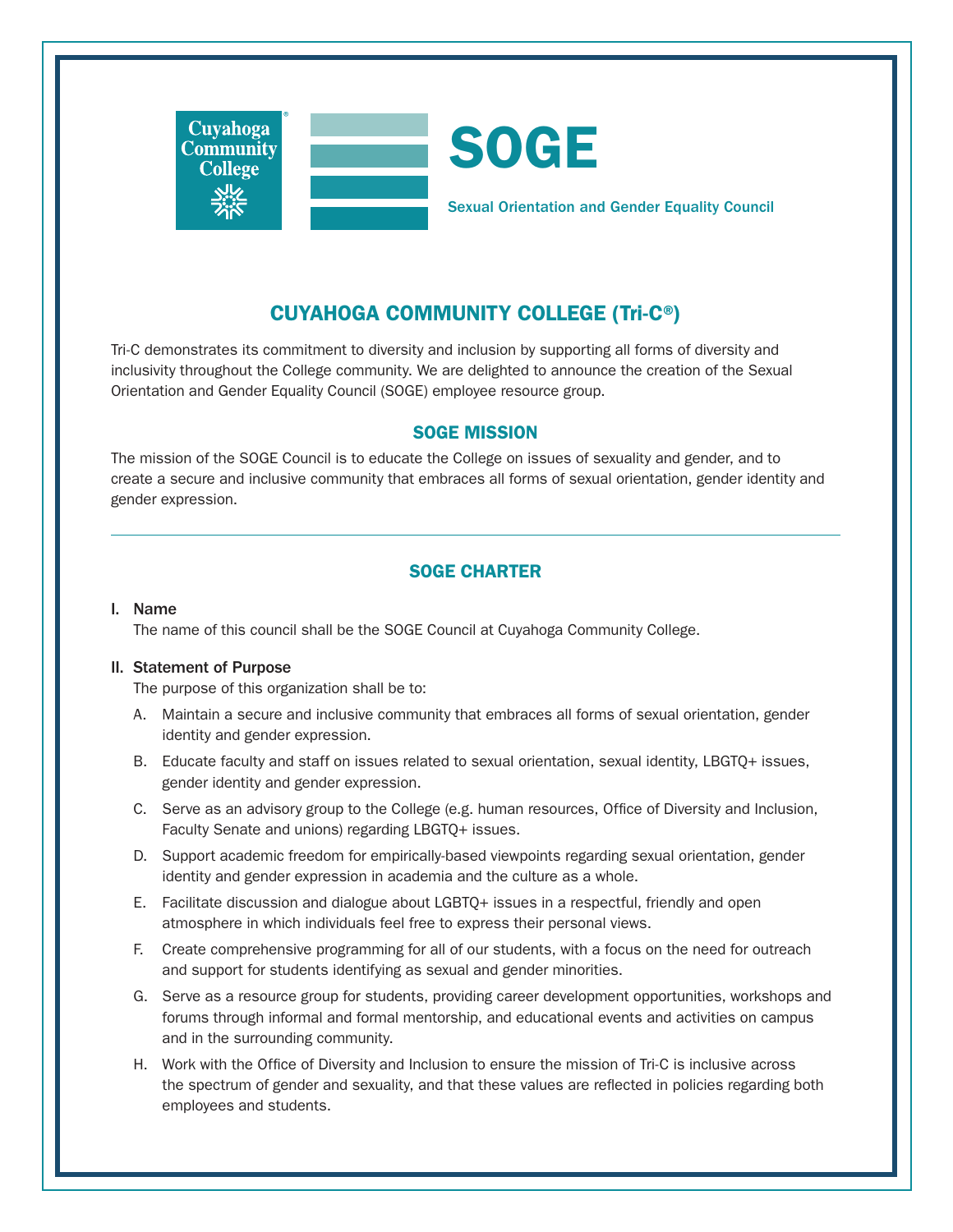#### III. Affiliation

The SOGE Council shall be an official employee resource group of the Tri-C Office of Human Resources employee resource groups.

- A. Through this affiliation, the SOGE Council is entitled to all rights and benefits conferred upon it by the Office of Human Resources at Tri-C.
	- a. Recognition by Tri-C as an officially affiliated ERG.
	- b. Legal rights to use the name "SOGE Council."
	- c. The right to promote the SOGE Council and its affiliates at College functions.
	- d. Entitlement to funding through the College (e.g., Office of Human Resources, Office of Diversity and Inclusion) as proper need and resources avail.
	- e. Advice and assistance in running the SOGE Council.
- B. The acting president of the SOGE Council shall present the council with a report at the end of each academic quarter detailing the activities of the council during that quarter, and explaining how those activities do or do not uphold both the mission statement and statement of purpose of the SOGE Council. This report will be provided to the Office of Diversity and Inclusion for its annual report.
- C. The SOGE Council shall undergo an annual evaluation at the end of each academic year to determine the extent to which the activities of the council during the past academic year have or have not upheld the council's mission statement of purpose.

#### IV. Membership

- A. Only registered Tri-C administrators, faculty and staff may join the organization through the completion of a membership form; however, anyone may attend meetings and events hosted by the organization.
- B. Only members may hold office and vote in elections for SOGE Council officers.
- C. Membership is renewed annually with the payment of annual dues.
- D. Our year is defined by the academic calendar, beginning with the first day of fall semester and ending with the conclusion of summer session.

#### V. Events, Meetings and Promotion of Views

The SOGE Council shall meet at least once each during fall and spring semesters.

- A. The council shall host dialogues, speakers and discussion meetings according to the statement of purpose.
- B. The council shall abide by all campus policies.
- C. The council shall work with student organizations to support and promote student-hosted events.
- D. The council shall work to promote annual Safe Zone training throughout the College.

## VI. Officers

- A. The SOGE Council shall have at least four officers who serve rotating terms:
	- a. President: two-year term
	- b. Vice president: two-year term
	- c. Secretary: two-year term
	- d. Treasurer: two-year term